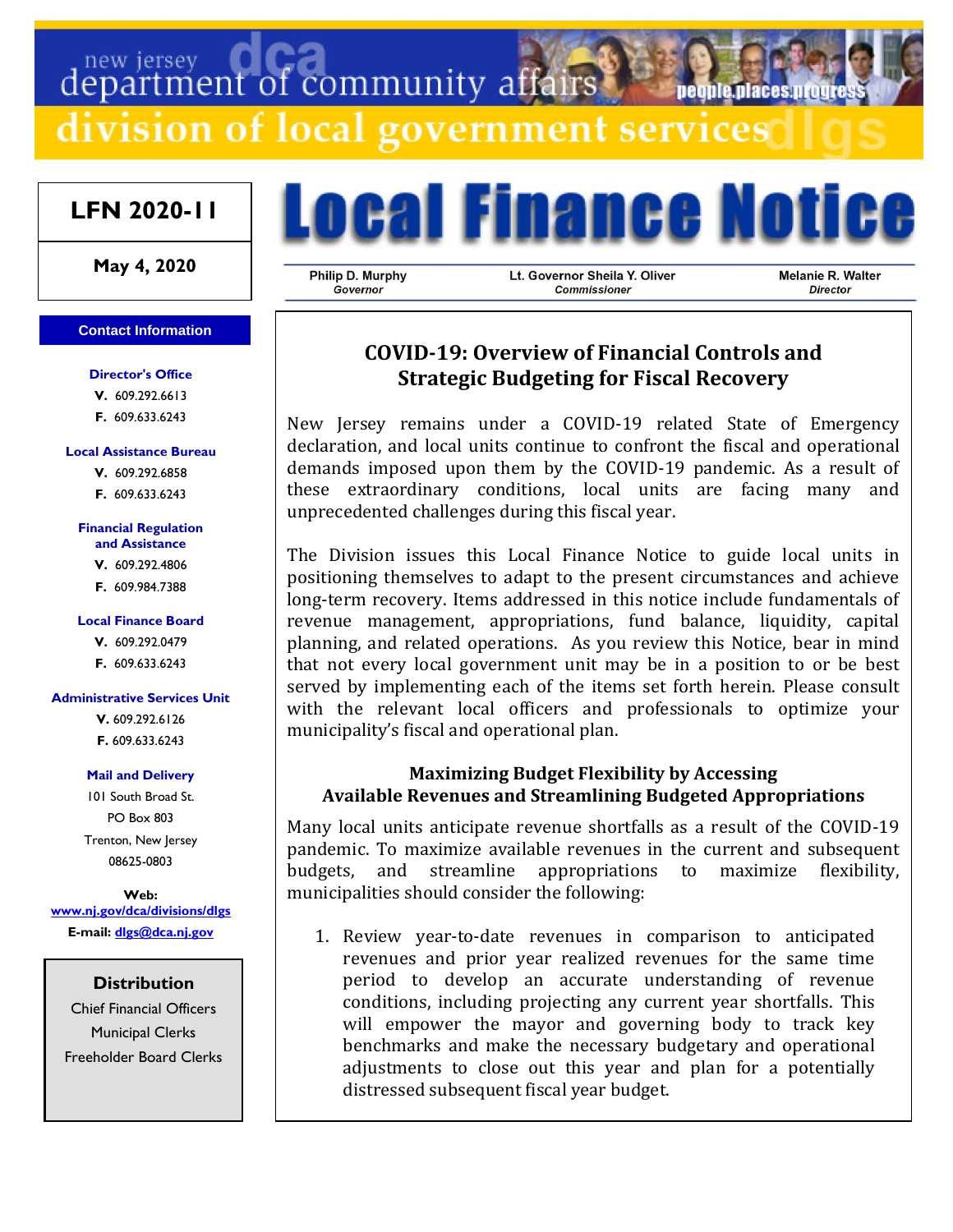- 2. Evaluate existing banking relationships and services to determine whether they are providing reasonable rates of return through interest and other services to offset direct costs. This is a particularly significant concern if the banks are charging per-transaction or other categories of fees on large municipal accounts. Online banking services and merchant and payroll services may be valuable additions available within existing banking relationships that can reduce municipal costs in other areas. Account consolidation that is not statutorily restricted may also provide benefits. If existing banking relationships are not providing interest income or other benefits that reduce local unit expenses, municipalities are encouraged to prepare a request for qualifications or proposal and present the results and recommendations to the governing body to achieve a more favorable outcome.
- 3. Assess the activity and balances of all trust fund accounts not created through public referendum to determine the need for and adequacy of each account. The assessment should compare use of trust funds over time versus account funds available to determine whether revenues may be better allocated to other uses. Excess funds can be cancelled by governing body resolution. Cancelled funds can be used as a Special Item of Revenue in the subsequent budget. Additionally, if any non-statutory trust fund has been dormant or the purpose for which it was created no longer requires dedicated funding, the trust fund itself may be terminated by governing body resolution, then submitted to DLGS for Director approval. Terminated trust fund dollars may also be anticipated in the subsequent budget.
- 4. Local units may establish a donations trust account for COVID-19 related donations to the municipality. The account must be established by dedication by rider authorized under N.J.S.A. 40A:5-29, in accordance with the provisions of N.J.S.A. 40A:4-39. Donations may then offset qualifying COVID-19 related expenditures in the current budget.
- 5. Where appropriate, existing trust fund expenditures may be adjusted to support any current budgeted appropriation for authorized purposes. For example, Forfeiture Trust funds may be used, with prosecutor approval. Making these kinds of appropriations adjustments using dedicated funds eases budget pressure in other areas.
- 6. Review all fully funded, unspent bond ordinance line items and identify any remaining balances that are not committed or under contract. Remaining balances may be canceled by governing body resolution or ordinance and used to fund a debt service reserve fund pursuant to N.J.S.A. 40A:2-62. This reserve will then relieve budget pressure by directly funding debt service payments in future budget years.
- 7. Ensure that reimbursements received from insurance companies are credited back to the budget appropriation line item in the budget in accordance with N.J.S.A. 40A:5-32, not applied as miscellaneous revenue not anticipated. This is a frequently overlooked statutory requirement. Compliance with this obligation relieves pressure on current year appropriations.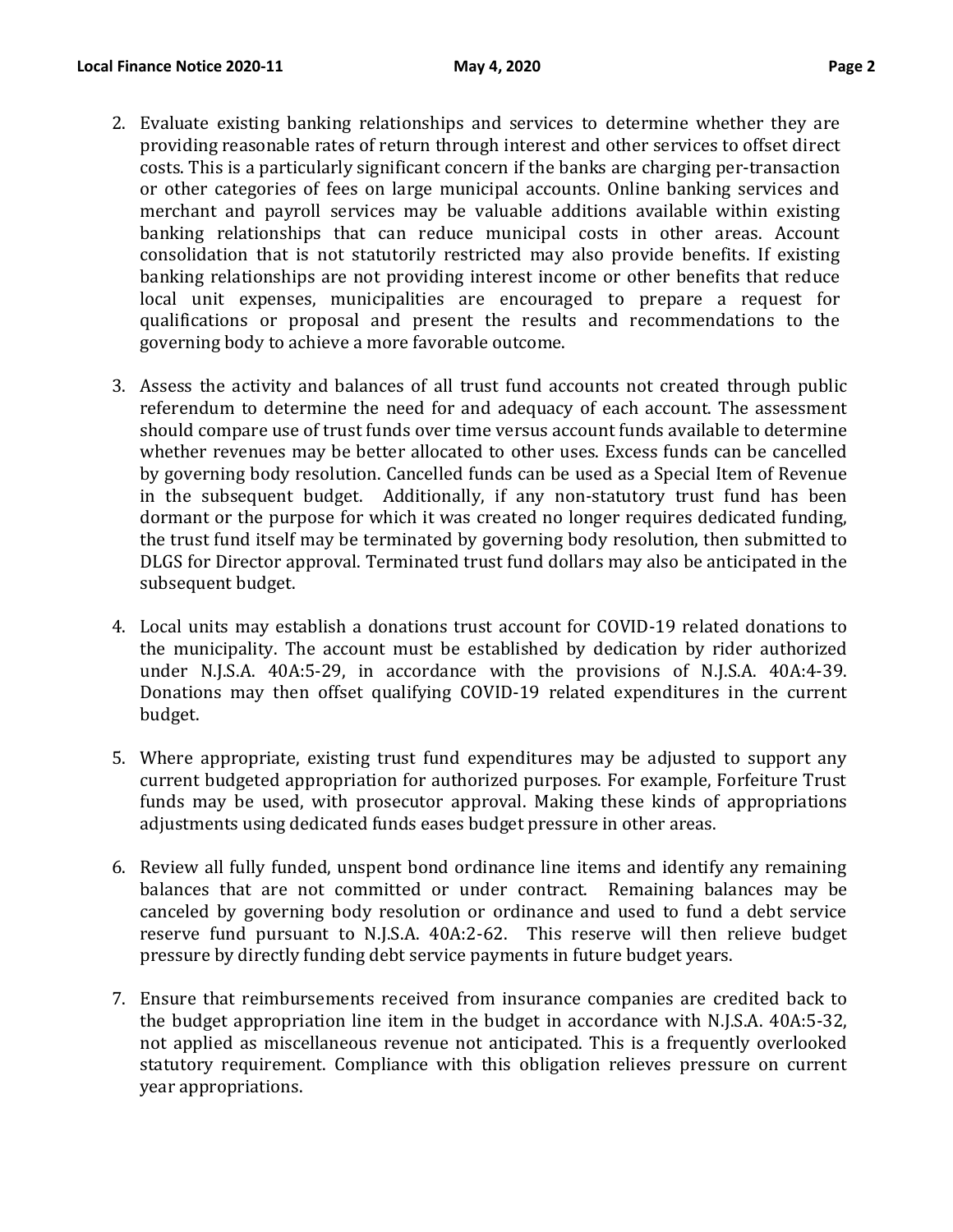8. Review prior year and current year purchase orders with department heads to determine whether any stale or non-essential purchase orders can be cancelled. Cancellation makes the budgeted funds immediately available to support other budgeted appropriations, such as those for essential services, or can be used to bolster cash and fund balance.

## **Alternative Methodologies for Calculation of the Reserve for Uncollected Taxes**

Because many local units anticipate revenue collections will decline in the current fiscal year as a result of the short-term effects of COVID-19, local units should evaluate which methodology for calculation of the municipal Reserve for Uncollected Taxes (RUT) will provide the most accurate revenue picture for the next fiscal year.

The traditional method of calculation uses the prior year's tax collection percentage to determine the amount to be raised by taxation. Pursuant to N.J.S.A. 40A:4-41(d), under certain conditions, a municipality may instead use the average of the prior three year 3-years' tax collection rate to mitigate a significant short-term decrease in the tax collection rate. To use this alternative RUT calculation, a municipality must submit a governing body resolution to DLGS and receive approval from the DLGS Director.

Municipalities should also consider whether to employ the methodology contained at N.J.S.A. 40A:4-41(c), which allows a municipality to reduce the prior year's certified tax levy by the amount of any tax levy adjustment resulting from a tax appeal judgement. To use this alternative RUT calculation, a municipality must submit a governing body resolution to DLGS and receive approval from the DLGS Director.

## **Enhancing Capital Fund Capacity**

- 1. Review all completed capital projects' bond ordinances. Remaining balances can be cancelled by resolution, allowing the funds to lapse back to their respective balance sheet accounts. Cancelled funds become available for down payments on capital projects, pay-as-you-go improvements, or debt service payments.
- 2. As part of a need assessment, municipalities should review all outstanding bond ordinances. Cancellation of non-essential projects that are not funded through bond issuances may be appropriate to support cash flow needs and expand bonding capacity for essential projects during the fiscal emergency. Cancellation may be accomplished by governing body resolution.
- 3. Local units that have existing capital ordinances for essential projects should evaluate whether they can put mission critical projects out for bid quickly to obtain price advantages in a largely stagnant market. To identifying projects to expedite, municipal officials should review the municipality's approved capital plan. It may be advantageous to accelerate pre-construction processes related to identified projects to improve the likelihood of achieving a beneficial outcome. Refer to Local Finance Notices 2020-06 and 2020-10 for more information on current bidding procedures.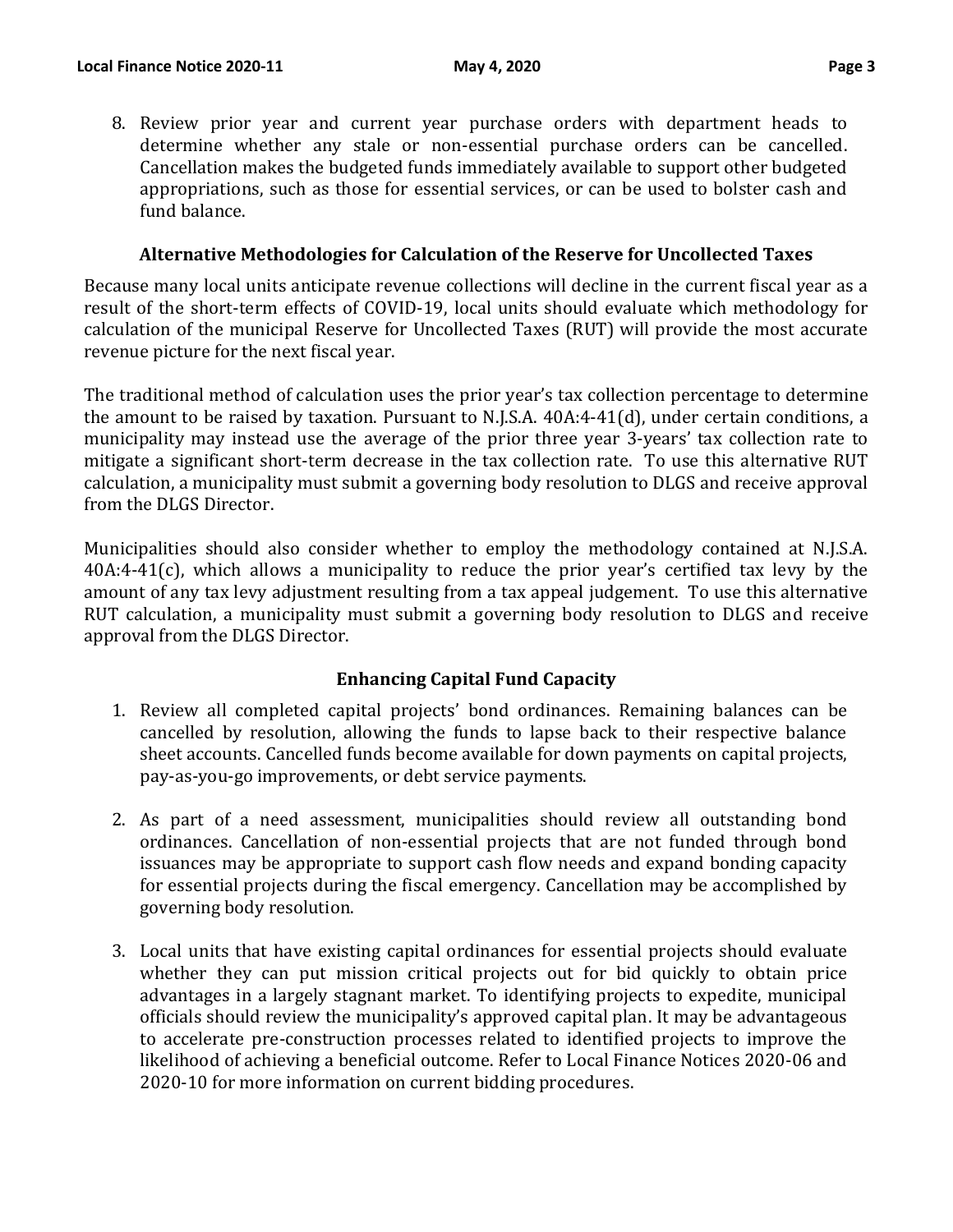## **Maximizing Liquidity and Maintain Fund Balance**

In addition to budget constraints, some municipalities are experiencing reductions in liquidity due to the COVID-19 crisis. Some strategies to help maintain an adequate cash position include:

- 1. Prepare monthly cash flow statements to assist in identifying and managing liquidity risk. These statements allow local units to monitor available beginning cash balance, the inflow of revenues, the outflow of expenditures, and the ending balance of cash during any given period. Monthly monitoring is optimal during an ongoing period of liquidity risk.
- 2. Once cash flow statements are being generated, the CFO can use them to conduct regularly scheduled stress tests. Stress tests should use forecasted payments based on known due dates and anticipated revenues received during the same period. This is an excellent tool to assess potential cashflow inadequacies and develop strategies to bridge any gaps identified through testing. Apprising municipal officials of the outcome of these tests is beneficial for planning purposes.
- 3. Assess interfund receivables throughout the year and liquidate, when possible, prior to year-end. This will generate additional surplus in operations at the end of the fiscal year.
- 4. Review individual grants receivable and appropriated to ensure all grants are appropriately charged and receivables are timely collected. This minimizes or avoids fund balance depletion due to use of current fund cash to cover grant expenses. The municipality should also review and consider cancelling any expired or stale grants. This can be accomplished by governing body resolution.
- 5. Review purchase obligations charged to Accounts Payable to ensure the obligation remains open. Identify any payables that may be cancelled, then cancel them by governing body resolution.

## **Improving Liquidity When Accessing the Municipal Debt Market**

Market conditions remain volatile. Despite recent indications of progress toward market stability, municipalities should be mindful of present conditions and aware of the options available to help them navigate and improve market access, if necessary. To this end, municipalities that anticipate selling Bond Anticipation Notes or other critical debt issuances in the near-term are advised of the following:

- 1. It may be beneficial to work with your bond counsel and financial advisor to generate and test the level of market interest in the issuance well in advance of the intended sale date. Advertisement of the upcoming note sale at least two weeks prior to the intended sale date and communication with local banks is suggested as part of these efforts.
- 2. Consider credit supplementation. Issuance through a county improvement authority may provide greater market access, particularly if a county guarantee from a highly rated county is available and authorized. To this end, municipalities in need of